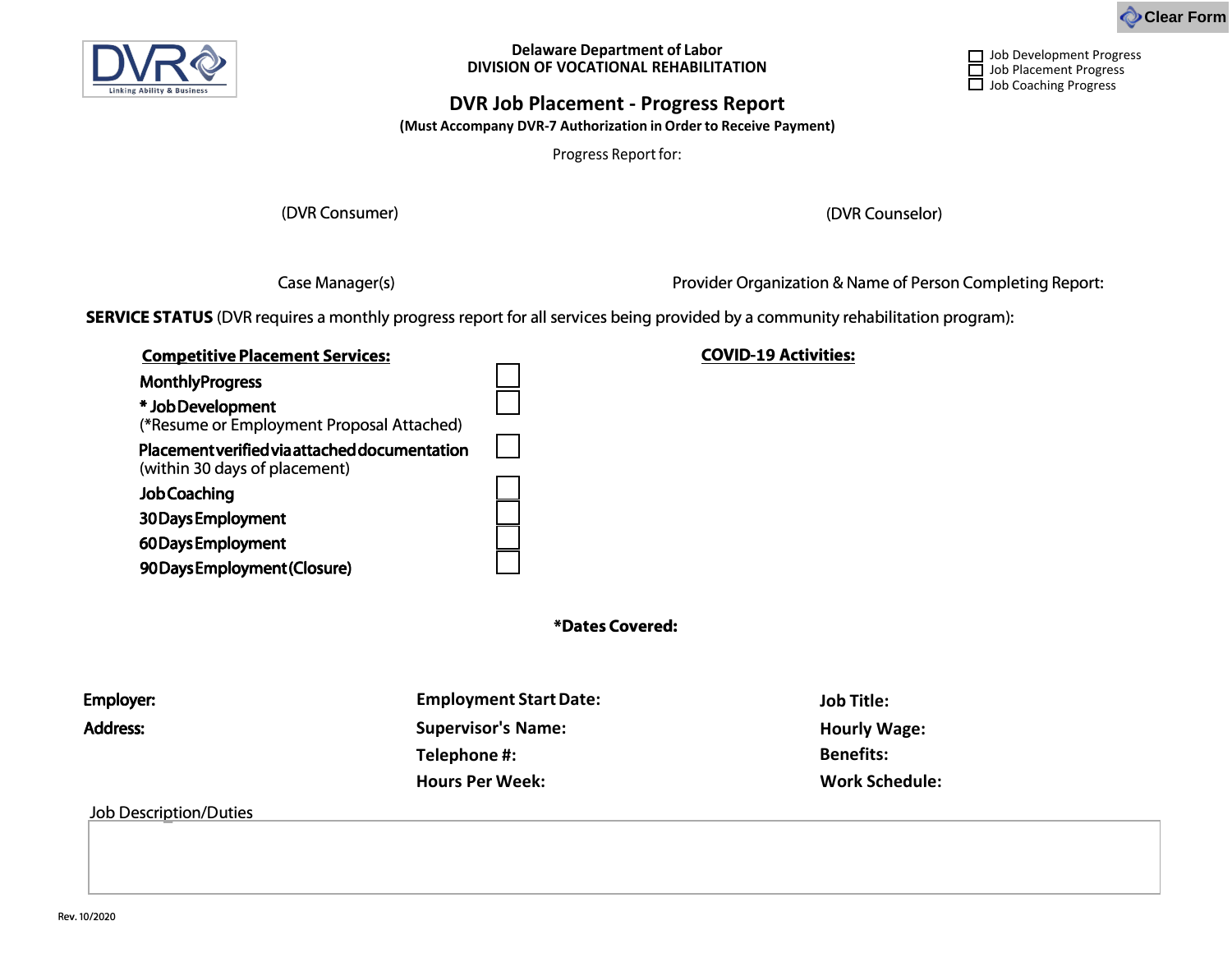## **DVR Job Placement - Progress Report**

#### **Description/Notes -** Include Job Applications Completed and Interviews

**Narrative Format** - Report to reflect Placement Agreement goals: Date each entry, include type of contact (phone, face to face, etc), contact attempts, identify persons and places contacted, describe events and progress made, and the plan for next steps.

#### **Monthly reports are due within 14 days of each month of service provided.**

| <b>Services - Job Placement Agreement Goals</b>                                                           | <b>Summary</b> |
|-----------------------------------------------------------------------------------------------------------|----------------|
| I. JOB DEVELOPMENT PHASE - 14000                                                                          |                |
| 1. Development of job-seeking skills                                                                      |                |
| Develop a resume or employment proposal                                                                   |                |
| Assist with dress and/or hygiene                                                                          |                |
| Develop job-interviewing skills                                                                           |                |
| Develop job-seeking skills                                                                                |                |
|                                                                                                           |                |
|                                                                                                           |                |
| 2. Customer-specific job development                                                                      |                |
| Contact employers                                                                                         |                |
| Coordinate customer job interviews                                                                        |                |
|                                                                                                           |                |
|                                                                                                           |                |
|                                                                                                           |                |
|                                                                                                           |                |
|                                                                                                           |                |
| 3. Job Analysis                                                                                           |                |
| Identify essential job functions                                                                          |                |
| Develop job training plan                                                                                 |                |
| Other -                                                                                                   |                |
|                                                                                                           |                |
|                                                                                                           |                |
|                                                                                                           |                |
|                                                                                                           |                |
| II. JOB PLACEMENT AND RETENTION PHASES - 15000, 16000                                                     |                |
| 4. Direct intervention with employer<br>Assist customer with interview                                    |                |
|                                                                                                           |                |
| Orient customer to the job<br>Orient customer to work schedule                                            |                |
|                                                                                                           |                |
| Develop initial natural supports<br>Follow-up with employer during first 90 days of                       |                |
| employment                                                                                                |                |
| Other -                                                                                                   |                |
|                                                                                                           |                |
| 5. Direct contact with consumer is required for:<br>employment payment point within 30 days of hire.      |                |
|                                                                                                           |                |
| Proof of employment (e.g. pay stub, employer letter of<br>verification, DOL Employment Verification, bank |                |
| statement of direct deposit of wages, or other                                                            |                |
| acceptable verification, i.e. 1099 Statement or Equifax                                                   |                |
| Verification Services.)                                                                                   |                |
| Other --                                                                                                  |                |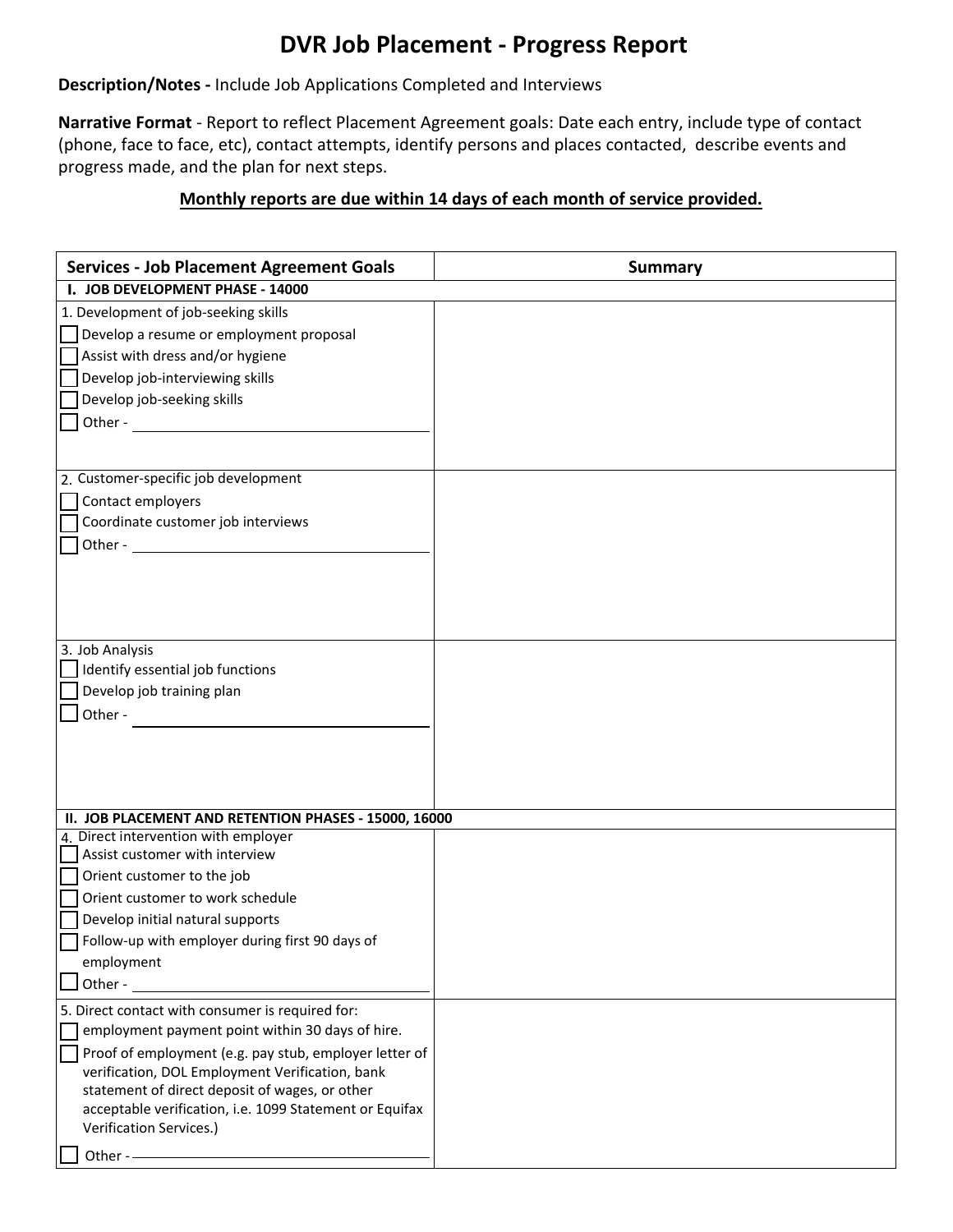# **DVR Job Placement - Progress Report**

| 6. Transportation coordination/training<br>Develop transportation arrangements                                                                                                                                                            |  |
|-------------------------------------------------------------------------------------------------------------------------------------------------------------------------------------------------------------------------------------------|--|
| 7. Coordination of financial issues<br>Assist with coordination of financial support services<br>(SSA, other public/private sources)                                                                                                      |  |
| III. JOB COACHING AND STABILIZATION PHASES - 8000<br>8. Employment-related personal skills training                                                                                                                                       |  |
| Train customer on specific work behaviors to the<br>satisfaction of the employer<br>Work schedule time management training<br>Workplace communication skills training<br>Other -                                                          |  |
| 9. Other training needs/comments (specify)<br>Banking and income management training<br>Coordinate job accommodations and natural supports<br>Research and recommend assistive technology<br>Training in the use of public transportation |  |

#### **Rating Scale:** (Check one rating for each item)

| <b>Attendance &amp;</b><br>Punctuality          | $\bigcirc$ Satisfactory $\bigcirc$ Unsatisfactory |
|-------------------------------------------------|---------------------------------------------------|
| Appearance                                      | $\bigcap$ Satisfactory $\bigcap$ Unsatisfactory   |
| <b>Social Interaction</b><br>with Coworkers     | ◯ Satisfactory ◯ Unsatisfactory                   |
| Interaction with<br><b>Supervisors</b>          | $\bigcirc$ Satisfactory $\bigcirc$ Unsatisfactory |
| <b>Ability to Follow</b><br><b>Instructions</b> | $\bigcirc$ Satisfactory $\bigcirc$ Unsatisfactory |

| Ability to<br><b>Organize Work</b>                     | $\bigcirc$ Satisfactory $\bigcirc$ Unsatisfactory |
|--------------------------------------------------------|---------------------------------------------------|
| <b>Complete Tasks &amp;</b><br><b>Assignments</b>      | ◯ Satisfactory ◯ Unsatisfactory                   |
| <b>Acquires Job Skills</b><br><b>Needed to Perform</b> | ◯ Satisfactory ◯ Unsatisfactory                   |
| <b>Follows Work Rules</b><br>and Procedures            | Satisfactory $\bigcirc$ Unsatisfactory            |
| Overall Job<br>Performance                             | $\bigcirc$ Satisfactory $\bigcirc$ Unsatisfactory |